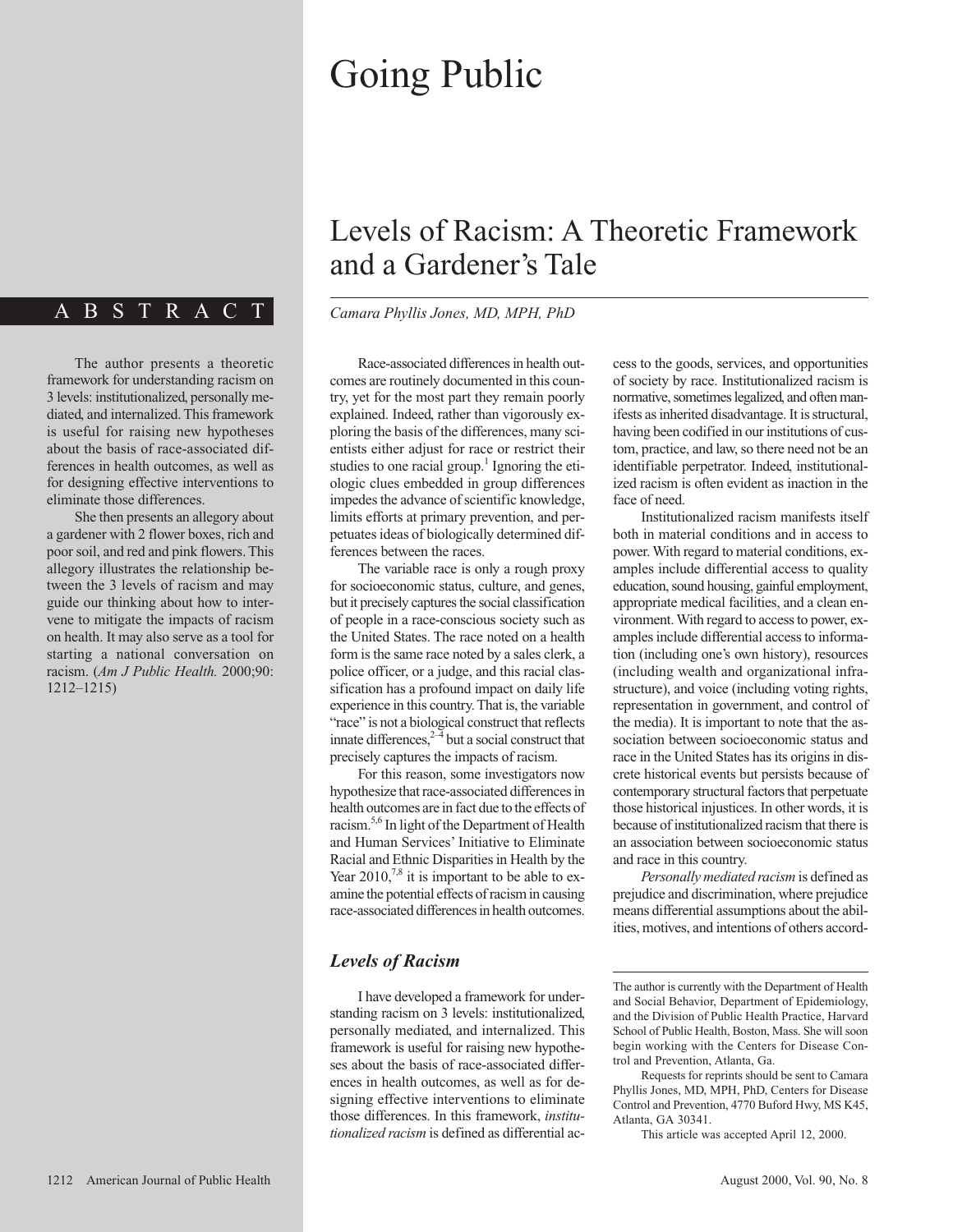

#### ing to their race, and discrimination means differential actions toward others according to their race. This is what most people think of when they hear the word "racism." Personally mediated racism can be intentional as well as unintentional, and it includes acts of commission as well as acts of omission. It manifests as lack of respect (poor or no service, failure to communicate options), suspicion (shopkeepers' vigilance; everyday avoidance, including street crossing, purse clutching, and standing when there are empty seats on public transportation), devaluation (surprise at competence, stifling of aspirations), scapegoating (the Rosewood incident,<sup>9,10</sup> the Charles Stuart case,<sup>11–14</sup> the Susan Smith case<sup>15–18</sup>), and dehumanization (police brutality, sterilization abuse, hate crimes).

*Internalized racism* is defined as acceptance by members of the stigmatized races of negative messages about their own abilities and intrinsic worth. It is characterized by their not believing in others who look like them, and not believing in themselves. It involves accepting limitations to one's own full humanity, including one's spectrum of dreams, one's right to selfdetermination, and one's range of allowable selfexpression. It manifests as an embracing of "whiteness" (use of hair straighteners and bleaching creams, stratification by skin tone within communities of color, and "the white man's ice is colder" syndrome); self-devaluation (racial slurs as nicknames, rejection of ancestral culture, and fratricide); and resignation, helplessness, and hopelessness (dropping out of school, failing to vote, and engaging in risky health practices).

The following allegory is useful for illustrating the relationship between the 3 levels of racism (institutionalized, personally mediated, and internalized) and for guiding our thinking about how to intervene. I use this story in my teaching on "race" and racism at the Harvard School of Public Health as well as in my public lectures.

- Inaction in face of need
- **Biological determinism**

## *Levels of Racism:A Gardener'sTale*

When my husband and I bought a house in Baltimore, there were 2 large flower boxes on the front porch. When spring came we decided to grow flowers in them. One of the boxes was empty, so we bought potting soil to fill it. We did nothing to the soil in the other box, assuming that it was fine. Then we planted seeds from a single seed packet in the 2 boxes. The seeds that were sown in the new potting soil quickly sprang up and flourished. All of the seeds sprouted, the most vital towering strong and tall, and even the weak seeds made it to a middling height. However, the seeds planted in the old soil did not fare so well. Far fewer seeds sprouted, with the strong among them only making it to a middling height, while the weak among them died. It turns out that the old soil was poor and rocky, in contrast to the new potting soil, which was rich and fertile. The difference in yield and appearance in the 2 flower boxes was a vivid, real-life illustration of the importance of environment.Those readers who are gardeners will probably have witnessed this phenomenon with their own eyes.

Now I will use this image of the 2 flower boxes to illustrate the 3 levels of racism. Let's imagine a gardener who has 2 flower boxes, one that she knows to be filled with rich, fertile soil and another that she knows to be filled with poor, rocky soil. This gardener has 2 packets of seeds for the same type of flower. However, the plants grown from one packet of seeds will bear pink blossoms, while the plants grown from the other packet of seeds will bear red blossoms. The gardener prefers red over pink, so she plants the red seed in the rich fertile soil and the pink seed in the poor rocky soil. And sure enough, what I witnessed in my own garden comes to pass in this garden too. All of the red flowers grow up and flourish, with the fittest growing tall and strong and even the weakest making it to a middling height. But in the box with the poor rocky soil, things look different. The weak among the pink seeds don't even make it, and the strongest among them grow only to a middling height.

In time the flowers in these 2 boxes go to seed, dropping their progeny into the same soil in which they were growing. The next year the same thing happens, with the red flowers in the rich soil growing full and vigorous and strong, while the pink flowers in the poor soil struggle to survive. And these flowers go to seed. Year after year, the same thing happens. Ten years later the gardener comes to survey her garden. Gazing at the 2 boxes, she says, "I was right to prefer red over pink! Look how vibrant and beautiful the red flowers look, and see how pitiful and scrawny the pink ones are."

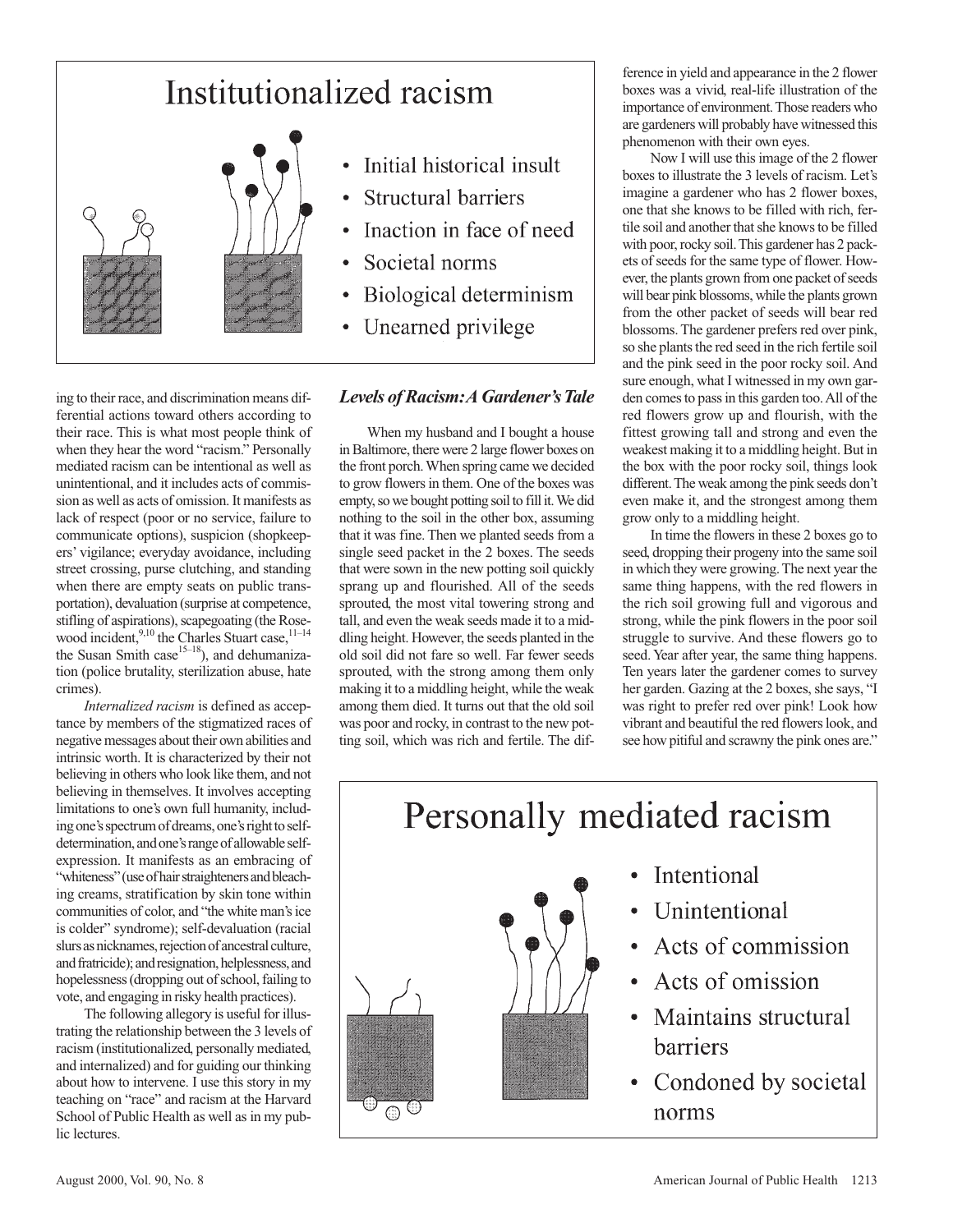# Internalized racism



- Reflects systems of privilege
- Reflects societal values
- Erodes individual sense of value
- Undermines collective action

This part of the story illustrates some important aspects of institutionalized racism. There is the initial historical insult of separating the seed into the 2 different types of soil; the contemporary structural factors of the flower boxes, which keep the soils separate; and the acts of omission in not addressing the differences between the soils over the years. The normative aspects of institutionalized racism are illustrated by the initial preference of the gardener for red over pink. Indeed, her assumption that red is intrinsically better than pink may contribute to a blindness about the difference between the soils.

Where is personally mediated racism in this gardener's tale? That occurs when the gardener, disdaining the pink flowers because they look so poor and scraggly, plucks the pink blossoms off before they can even go to seed. Or when a seed from a pink flower has been blown into the rich soil, and she plucks it out before it can establish itself.

And where is the internalized racism in this tale? That occurs when a bee comes along to pollinate the pink flowers and the pink flowers say, "Stop! Don't bring me any of that pink pollen—I prefer the red!" The pink flowers have internalized the belief that red is better than pink, because they look across at the other flower box and see the red flowers strong and flourishing.

What are we to do if we want to put things right in this garden? Well, we could start by addressing the internalized racism and telling the pink flowers, "Pink is beautiful!" That might make them feel a bit better, but it will do little to change the conditions in which they live. Or we could address the personally mediated racism by conducting workshops with the gardener to convince her to stop plucking the pink flowers before they have had a chance to go to seed. Maybe she'll stop, or maybe she won't. Yet, even if she is convinced to stop plucking the pink flowers, we have still done



nothing to address the poor, rocky condition of the soil in which they live.

What we really have to do to set things right in this garden is address the institutionalized racism. We have to break down the boxes and mix up the soil, or we can leave the 2 boxes separate but fertilize the poor soil until it is as rich as the fertile soil. When we do that, the pink flowers will grow at least as strong and vibrant as the red (and perhaps stronger, for they have been selected for survival).And when they do, the pink flowers will no longer think that red pollen is better than pink, because they will look over at the red flowers and see that they are equally strong and beautiful. And although the original gardener may have to go to her grave preferring red over pink, the gardener's children who grow up seeing that pink and red are equally beautiful will be unlikely to develop the same preferences.

This story illustrates the relationship between the 3 levels of racism. It also highlights the fact that institutionalized racism is the most fundamental of the 3 levels and must be addressed for important change to occur. Finally, it provides the insight that once institutionalized racism is addressed, the other levels of racism may cure themselves over time. Perhaps the most important question raised by this story is *Who is the gardener?*After all, the gardener is the one with the power to decide, the power to act, and the control over the resources.

In the United States, the gardener is our government. As the story illustrates, there is particular danger when this gardener is not concerned with equity. The current Initiative to Eliminate Racial and Ethnic Disparities in Health by the Year 2010 is to be lauded as the first explicit commitment by the government to achieve equity in health outcomes.

Many other questions arise from this simple story. What is the role of public health researchers in vigorously exploring the basis of pink–red disparities, including the differences in the soil and the structural factors and acts of omission that maintain those differences? How can we get the gardener to own the whole garden and not be satisfied when only the red flowers thrive? If the gardener will not invest in the whole garden, how can the pink flowers recruit or grow their own gardener?

The reader is invited to share this story with family members, neighbors, colleagues, and communities. The questions we raise and the discussions we generate may be the start of a much-needed national conversation on racism.  $\Box$ 

## **References**

<sup>1.</sup> Jones CP, LaVeist TA, Lillie-Blanton M. "Race" in the epidemiologic literature: an examination of the *American Journal of Epidemiology*,